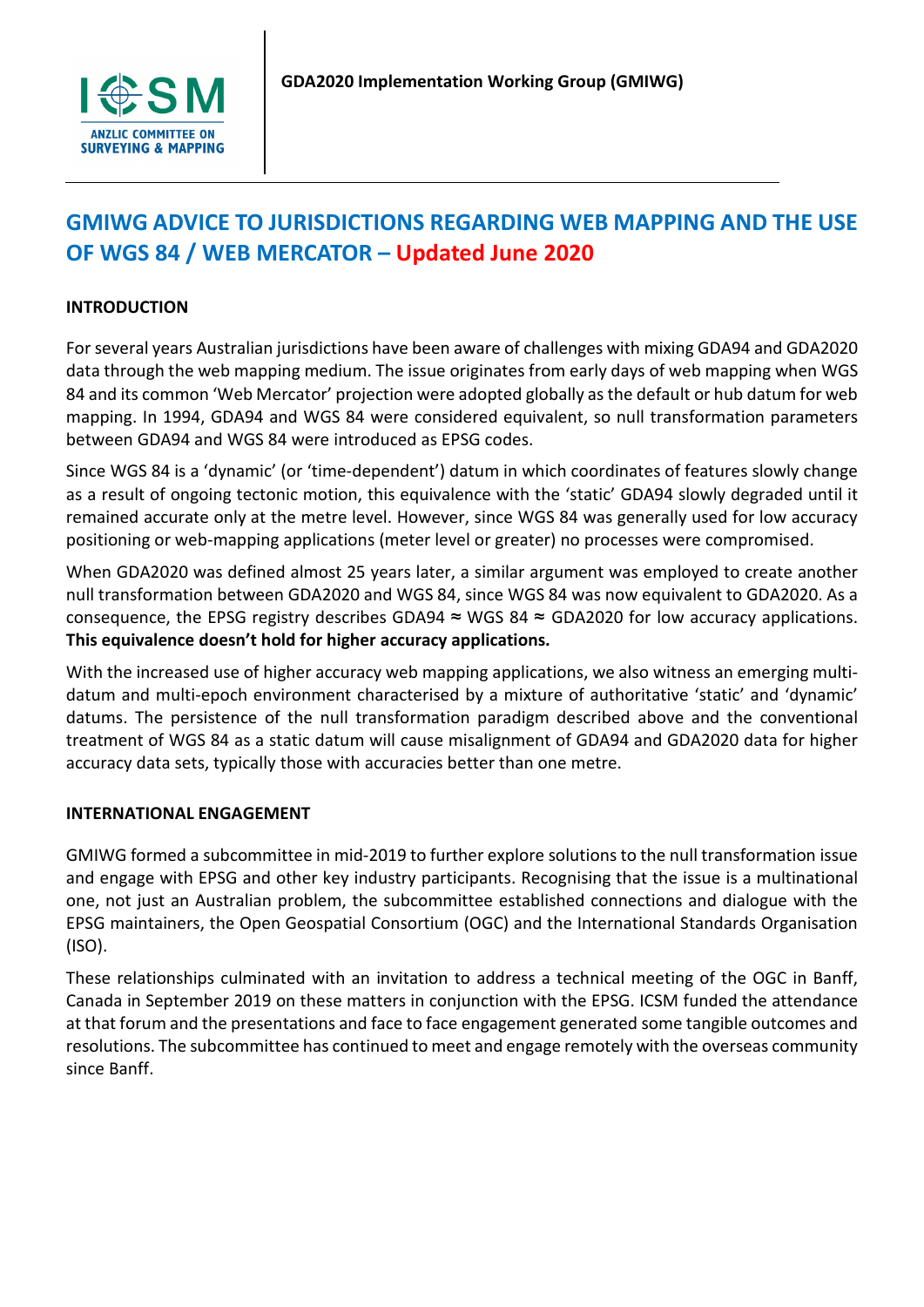

### **THE FUTURE OF WGS 84: AN ENSEMBLE OF LOW ACCURACY FOR MOST USERS**

The problems troubling WGS 84 result from more than just its (often ignored) dynamic nature. What most spatial data users call WGS 84 is actually also a collection or 'ensemble' of at least 6 significantly different realisations of WGS 84, starting from an initial version based on pre-GPS satellite technologies and with subsequent realisations aligned to 4 different ITRF realisations to date.

In practice, since 1997, WGS 84 has been maintained within 10cm of the current (at the time) ITRF. The result is a group or 'ensemble' of similar datums whose members have different fundamental definitions, and significant differences in coordinates, (up to 0.7m). Additionally, while the specific realisations are accurate at the decimetre level, in practice most users only access WGS 84 at the metre-level anyway, via stand-alone GPS positioning using autonomous receivers such as phones or other personal devices. For the purpose of this document, metre-level is considered low-accuracy.

Despite these issues, WGS 84 was adopted and remains the defacto standard largely due to accessibility and the built in dependencies by software platforms. WGS 84 provided access to the first mass market positioning capabilities, and until recently that mass market had no choice and limited knowledge about accessing positioning of increased accuracy. Engagements with the international community have indicated that WGS 84 will remain a significant component of low-accuracy positioning and web-mapping applications.

However, the increase in availability of augmented high accuracy positioning systems is driving the need to cater properly for time-dependence; The development of the dynamic **Australian Terrestrial Reference** [Frame \(ATRF\)](https://www.icsm.gov.au/australian-terrestrial-reference-frame) to support the centimetre-level 'anytime anywhere' [Positioning Australia](https://www.ga.gov.au/scientific-topics/positioning-navigation/positioning-australia) service and the associated economic benefits of these capabilities are a case in point. And Australia is not alone, with the North American market anticipating its own time-depending datums by 2022.

As a result, IOGP has determined to describe WGS 84 [\(EPSG:6326\) as a 'datum ensemble'](https://www.iogp.org/blog/epsg/upgrade-of-epsg-dataset-data-model/) in its upgraded EPSG registry v10.0. This decision formally recognises the remarks that have accompanied this description for many years. This will affect ensemble WGS 84 CRS (EPSG: 4326, 4978 and 4979) and any associated projections or derivative CRS, while specific realisations such as the current WGS 84(G1762) will remain unchanged. This decision reflects the current common usage of a generic 'WGS 84': when data is associated with 'WGS 84', it may not be possible to identify which specific WGS 84 realisation was used. The low internal accuracy of an ensemble is then further degraded through the common practice of ignoring Coordinate Epoch and tectonic movement when using lower accuracy reference frames.

The issue becomes one of education. Until all spatial data users are provided with the capability to adopt a truly time-dependent datum (such as ATRF or ITRF) for positioning applications at all accuracies, then spatial data and applications must be divided into two notional (and subjective) camps: high and low accuracy, and their data must be treated accordingly. In the long term, all users must be able to easily access high accuracy datums to benefit from the application of high accuracy data.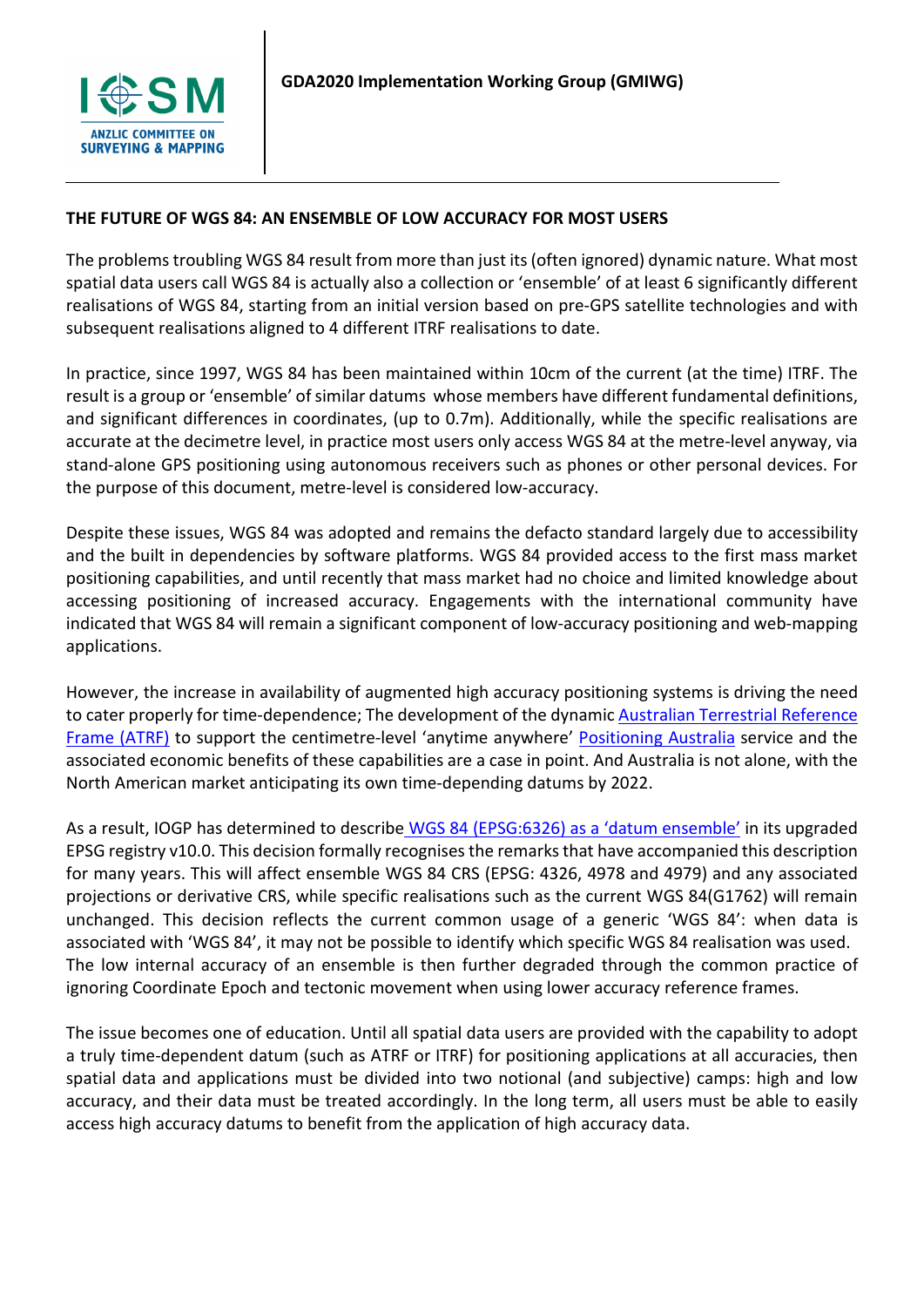

#### **SHORT TERM: OPTIONS TO CATER FOR WGS 84 DATA FOR IMMEDIATE APPLICATION**

Australian spatial information users are currently faced with the practical issue of overcoming data misalignments resulting from the low accuracy WGS 84 ensemble paradigm. From discussions across Australia's spatial industries and jurisdictions, it is apparent that there is no single solution which will address all current issues.

There are, however, a number of common scenarios which can be addressed in the short term for data custodians and consumers of WGS 84 or Web Mercator data. The following options may be considered as they best apply to their data. In all cases, due care must be taken to properly determine and record the origin of the data, and the known or estimated accuracy of the data.

1) Many authoritative datasets or services are currently supplied as 'WGS 84' for historic reasons to support web mapping. However, it not currently possible to distinguish using CRS metadata alone (e.g. EPSG codes) whether the version of WGS 84 or Web Mercator supplied is based on GDA94, GDA2020 or another data epoch. As a result some state and territory authorities and other data custodians have decided to supply data explicitly as "WGS 84 equivalent to GDA94". This is intended to support the significant amount of data currently available in this format, until a medium term solution provides additional capabilities to align WGS 84 data based on both GDA94 and GDA2020.

Ask your data supplier for more information about data nominated as WGS 84.

2) Where the origin of the data is well known, users may reconstruct a more accurate description of datum (and coordinate epoch) of the data. For example, data supplied as "WGS 84 equivalent to GDA94" can be re-labelled as GDA94. In contrast, data captured on WGS 84 with a handheld GPS receiver on 14 February 2020 is likely to have been observed using the latest WGS 84 revision WGS 84(G1762)@2020.045. If necessary, such data can be accurately transformed or propagated to another datum of choice.

Note: Care must be taken with augmented, differential, PPP, RTK or other specialised services which 'improve' or 'correct' GPS / GNSS stand-alone positioning and provide results to better than 1 metre. Often these data are collected with reference to another datum such as IGS, ITRF, ATRF or even GDAXX) while still nominated as WGS 84 by software. Refer to your software and positioning provider for more information.

- 3) Where the origin of WGS 84 data is not well known, users may:
	- a) Rectify data onto a dataset of known datum, coordinate epoch and accuracy;
	- b) Accept data as low accuracy in the WGS 84 ensemble and nominate as such in metadata;
	- c) Transform from WGS 84 ensemble to GDA94 or GDA2020 using currently published EPSG NULL transformations and accept the nominal 3 metre accuracy of the resulting data. Misalignments will remain, reflecting the low accuracy of the data and or datum.

For more information on appropriate metadata handling, including examples, refer to the Australian advisory ['Preparing metadata for GDA2020 and the AGRS'](https://www.icsm.gov.au/sites/default/files/Preparing%20metadata%20for%20the%20Australian%20Geospatial%20Reference%20System_v1.docx) from the [ICSM Metadata Working Group](https://www.icsm.gov.au/what-we-do/metadata-working-group)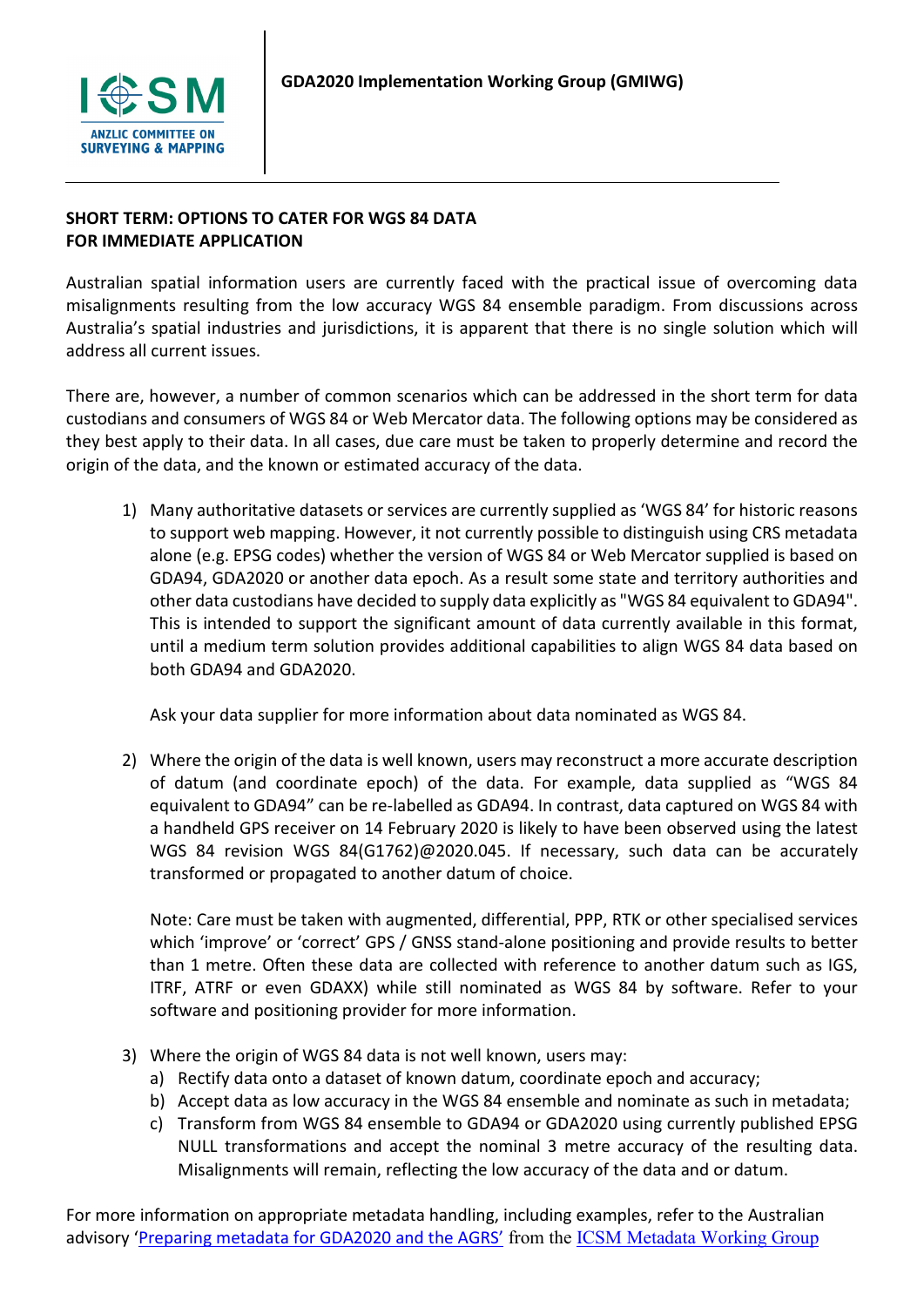

## **MEDIUM TERM: DEVELOPMENT OF EPSG TRANSFORMATIONS AND SOFTWARE UPDATES ANTICIPATED ADOPTION DURING 2021**

As already noted, many authoritative datasets and services intending to supply accurate GDA94 and GDA2020 data are stored and supplied as 'WGS 84' Web Mercator data for historic reasons including an increased efficiency in high-volume web service delivery. In addition, some software platforms and data formats *require* data to be stored as WGS 84.

Web services, in general, allow the user to define the CRS of data delivery, with transformation of data undertaken at the server side prior to delivery. Unfortunately, web services based on WGS 84 data cannot currently be delivered in both GDA94 and GDA2020 due to the current EPSG Null transformation limitation. Indeed, a web service stored as GDA2020 suffers a similar fate and cannot be delivered as 'WGS 84 equivalent to GDA94'.

A medium term approach is required, in which new EPSG codes are created and widely supported in software in order to provide meaningful transformation options to the WGS 84 ensemble. This will require collaboration between government, EPSG, software vendors and users in order to:

- 1) Create and adopt additional EPSG codes which allow the user to transform to their choice of:
	- a. WGS 84 equivalent to GDA94 (i.e. at epoch 1994.0)
		- i. GDA2020 <7P or NTv2-CPD> WGS 84
		- ii. GDA94 <via existing NULL Tf> WGS 84
	- b. WGS 84 equivalent to GDA2020 (i.e. at epoch 2020.0)
		- i. GDA94 <7P, or NTv2-CPD> WGS 84
		- ii. GDA2020 <via existing NULL Tf> WGS 84
- 2) Explicitly define and communicate the nature and origin of WGS 84 data where it is used as a proxy for other authoritative datums, i.e. in web mapping and web services. In most cases, this will be equivalent to a particular static datum, e.g. 'WGS 84 equivalent to GDA94' or 'WGS 84 equivalent to GDA2020'. WGS 84 associated metadata should declare this explicitly.

Once these medium term steps are addressed and the EPSG codes made available through software updates, users will be able to mix and match datasets from different Australian datums / epochs, depending on the users' level of sophistication and software platform. This will also support the continued request of data in WGS 84 for web mapping in current applications.

In the case of most Australian land agencies, the software employed to provide data is the ESRI platform. GMIWG has been engaged with ESRI Australia and ESRI US for some time now, and continues to work cooperatively towards solutions, including the joint development of educational frameworks and content for jurisdictions to use and disseminate. GMIWG has also worked with QGIS developers to address aspects of GDA2020 implementation and will engage with all platforms as required.

It is important to note that this medium solution does NOT support all known WGS 84 applications. For example, there is much GPS / GNSS positioning data gathered in real-time in WGS 84(G1762), or other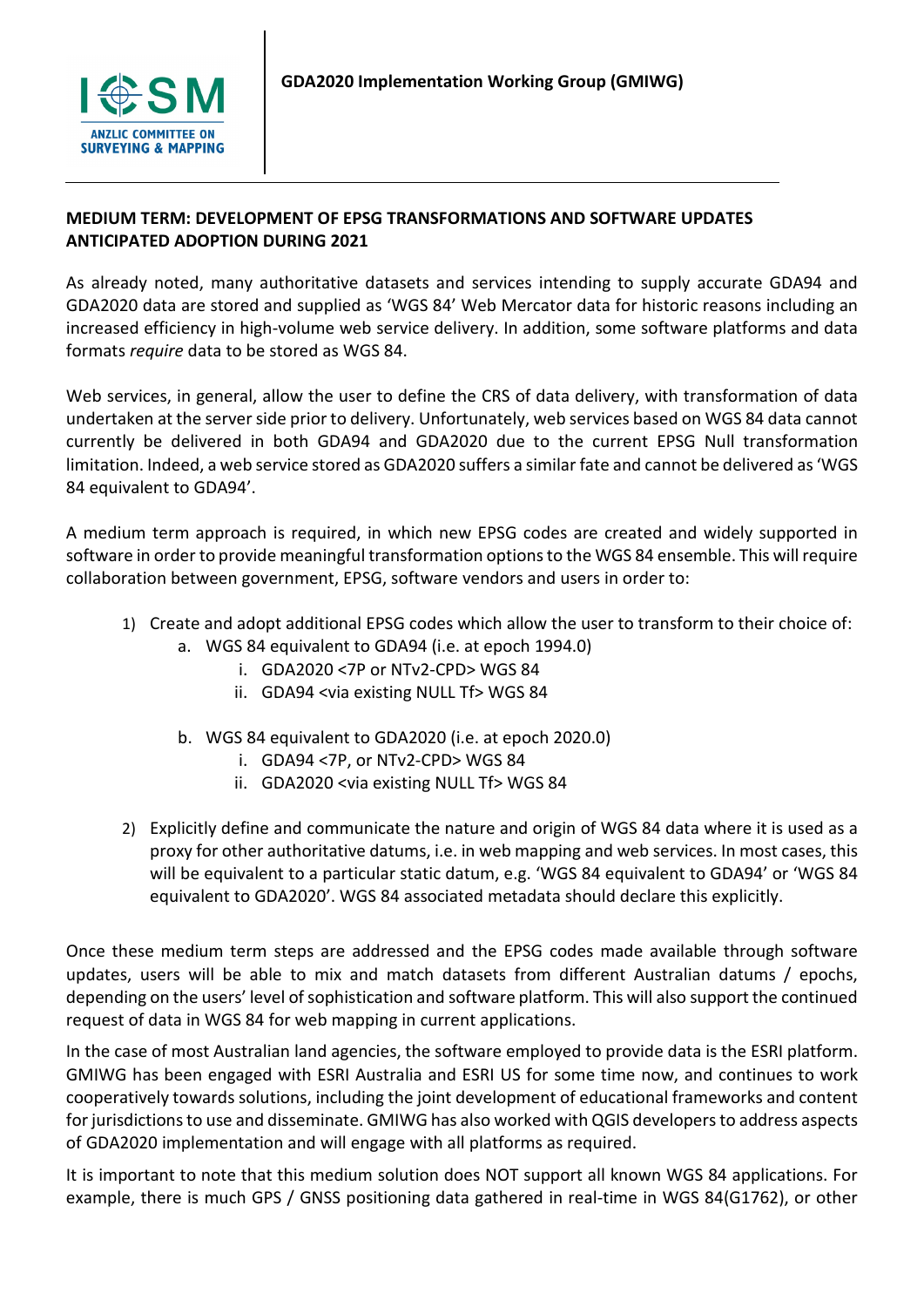

higher accuracy datums, yet nominated as WGS 84 or Web Mercator. It is imperative that a longer-term solution to adopt true time-dependent capability in software is still pursued.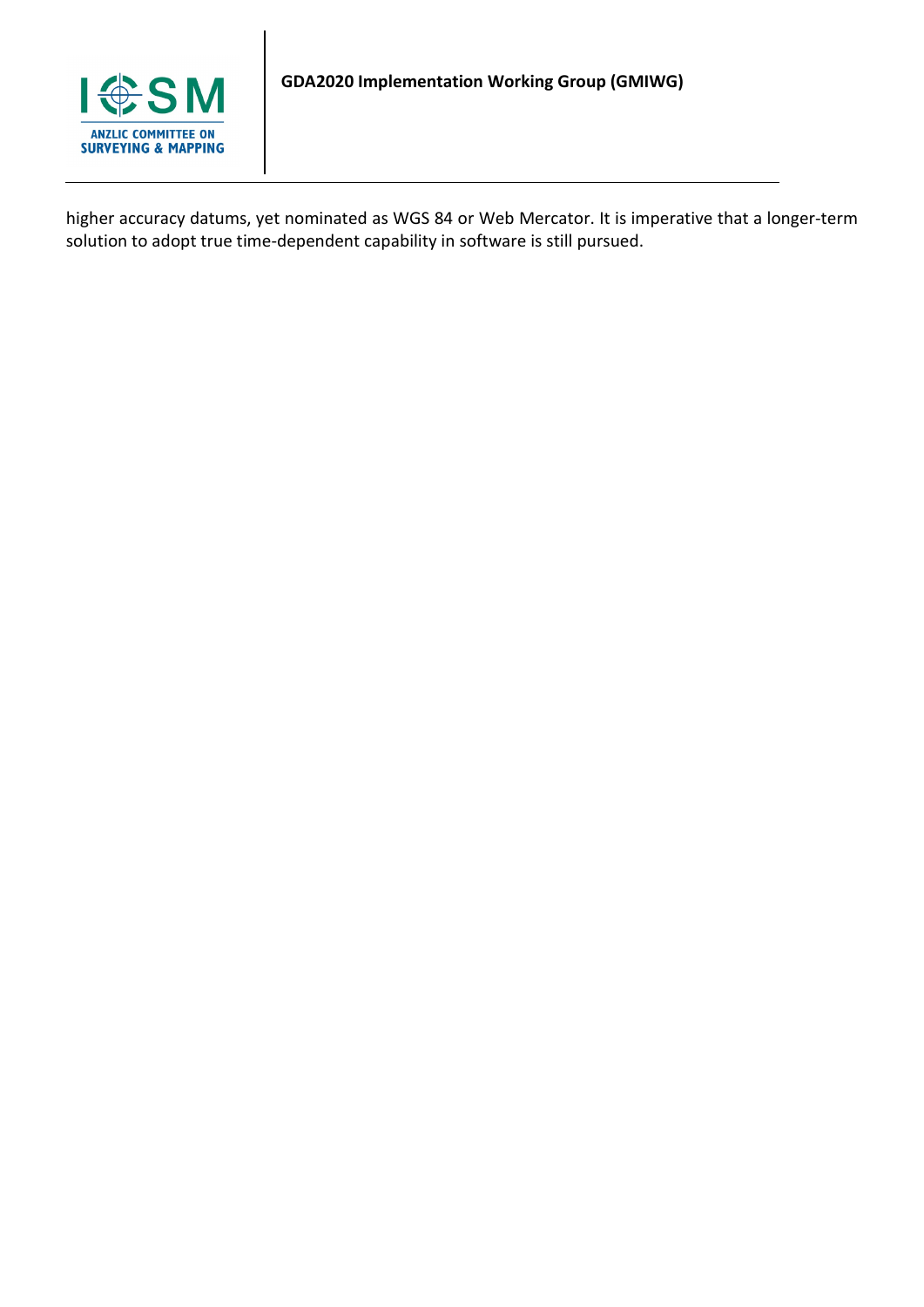

## **LONG TERM: ADOPT TIME DEPENDENCE IN SOFTWARE AND STANDARDS, ADVOCACY ONGOING AVAILABLE WITHIN 5 TO 10 YEARS**

The long term solution is to adopt the proper treatment of time-dependence across standards and software. This remains a technical and implementation challenge on which Australia will continue to strongly advocate a position.

Recent deliberations with major software providers at the international level have demonstrated a broad acceptance that WGS 84 is not a suitable long-term platform on which to base modern spatial information management systems. Similarly, Web Mercator as a mapping projection is known to have significant deficiencies and should be replaced with a more suitable alternative. Moving software onto a more appropriate and time-dependent paradigm is imperative, but will take considerable time and investment.

The International Standards Organisation has also already been working toward this long term solution. ISO19111 *Referencing by Coordinates* was updated in 2019 to include all the necessary framework for time-dependent coordinate operations and dynamic datums. In a similar fashion, ISO19115 *Geographic Information – Metadata* is currently under review to require Coordinate Epoch for the unambiguous description of coordinates in dynamic datums. Those updates are expected within the year.

While it is recognised that changes away from the WGS 84 paradigm are in their infancy, Australia and GMIWG are in a unique position to demonstrate and advocate for the benefits of high accuracy and timedependent datum in a world of modern, high accuracy positioning for the mass market.

As we continue working toward this longer term solution, adopting and implementing the short-term, medium-term and educational components of this advisory are of utmost importance.

## **TIMING**

The timetable for a medium solution to be available depends on the following factors, not all of which are within the control of GMIWG:

- Development of new transformations and submission to EPSG for consideration.
- Consideration by EPSG and adoption for publication (likely several months).
- Ingestion by software houses and release for customers (timing unknown at this stage).
- Completion of international standards and metadata standards (within the year).
- Deployment / adoption by jurisdictional land agencies (timing variable)

The timing of the long term solution is contingent on the acceptance by the international community of the need for change, and the collective will to execute this. Australia will continue to engage and advocate for an improved treatment of datum use in web mapping by software.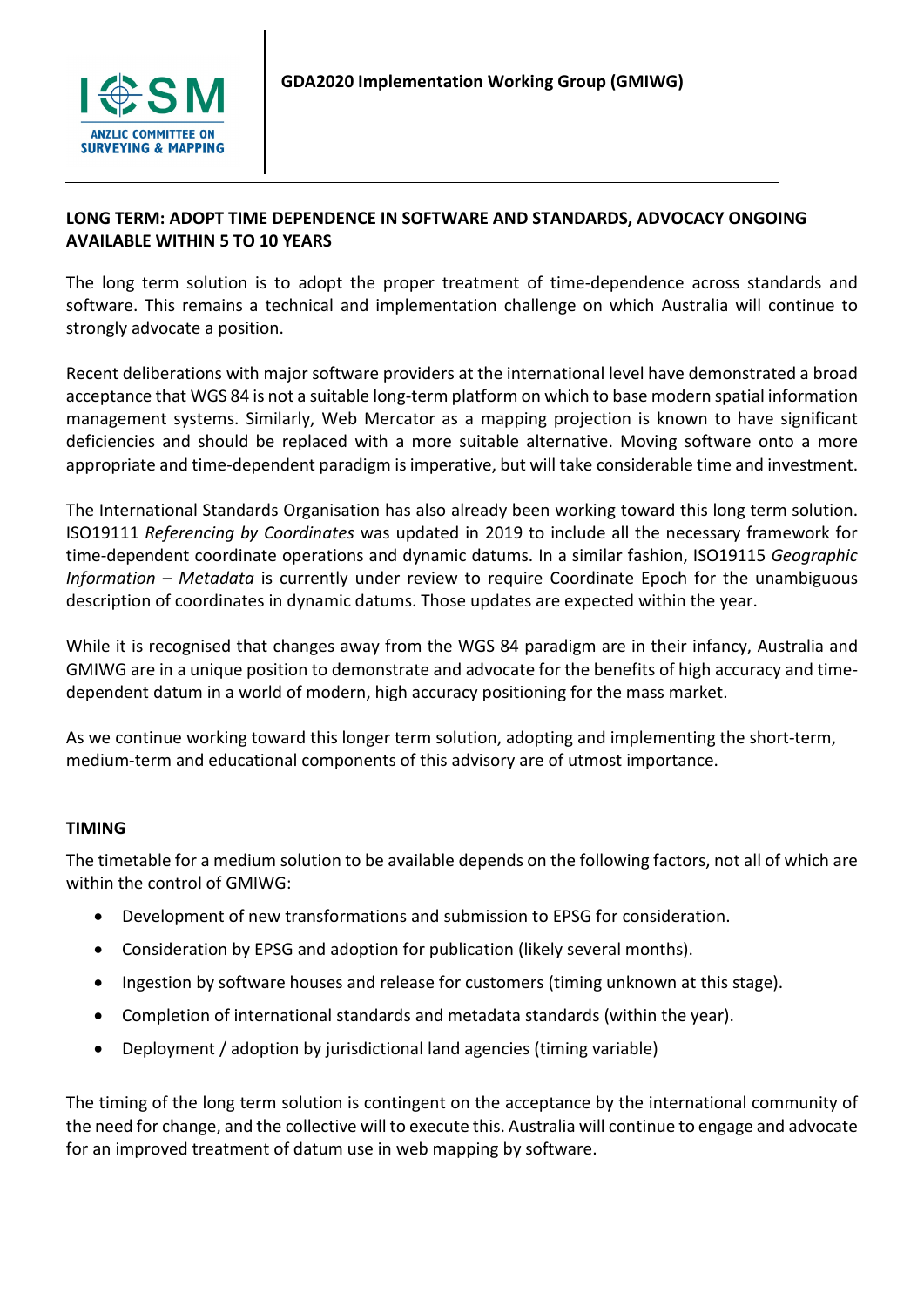

## **Glossary of Terms –**

| <b>Term</b>                                                             | <b>Acronym</b> | <b>Definition</b>                                                                                                                                                                                                                                                                                                                                                                                                                               |
|-------------------------------------------------------------------------|----------------|-------------------------------------------------------------------------------------------------------------------------------------------------------------------------------------------------------------------------------------------------------------------------------------------------------------------------------------------------------------------------------------------------------------------------------------------------|
| The [Australia<br>and New<br>Zealand] Spatial<br>Information<br>Council | <b>ANZLIC</b>  | The Spatial Information Council is a joint initiative of the Australian and<br>New Zealand Governments, and the State and Territory Governments<br>of Australia. ANZLIC is the peak Government body in Australia and<br>New Zealand with the core responsibility for the stewardship of spatial<br>information.                                                                                                                                 |
| <b>Australian Plate</b><br><b>Motion Model</b>                          | <b>APMM</b>    | A 2-dimensional model which can be used to propagate GDA2020<br>coordinates through time in accordance with the movement of the<br>Australian tectonic plate, to ATRF.                                                                                                                                                                                                                                                                          |
| Australian<br>Terrestrial<br>Reference Frame                            | <b>ATRF</b>    | A regional densification of the International Terrestrial Reference<br>Frame. ATRF is a time-dependent reference frame, defined from a<br>large number of permanent CORS on the Australian mainland and<br>external territories. ATRF is equivalent to GDA2020 at 01/01/2020<br>and changes over time according to the Australian Plate Motion Model.<br>The extent of ATRF is the same as GDA2020.                                             |
| Coordinate<br>Epoch                                                     |                | Epoch to which coordinates in a dynamic coordinate reference system<br>are referenced; The time-stamp at which the coordinate apply.<br>Note, this is often but not always equal to the date of capture, and can<br>be changed by propagating coordinates through time to another<br>Coordinate Epoch.                                                                                                                                          |
| Coordinate<br>Reference System                                          | <b>CRS</b>     | A coordinate reference system that is related to an object or objects<br>by a datum. A CRS is typically referenced in Web Service calls by an<br>EPSG code.                                                                                                                                                                                                                                                                                     |
| Datum                                                                   |                | Datum (more recently called a Reference Frame) is a mathematical<br>model of the earth that defines the origin, scale and orientation of a<br>coordinate system against which features can be represented as<br>coordinates.                                                                                                                                                                                                                    |
| Dynamic Datum<br>or more<br>appropriately:<br>"Time-dependent<br>Datum" |                | A reference frame in which the defining parameters include time<br>evolution. With a dynamic datum, the reference frame is fixed to the<br>earth as a whole. As the earth's tectonic plates move (by a few<br>centimetres a year), a feature's coordinates also change to reflect that<br>movement. Examples include the WGS 84 datum used by Global<br>Positioning Systems (GPS), and the International Terrestrial Reference<br>Frame (ITRF). |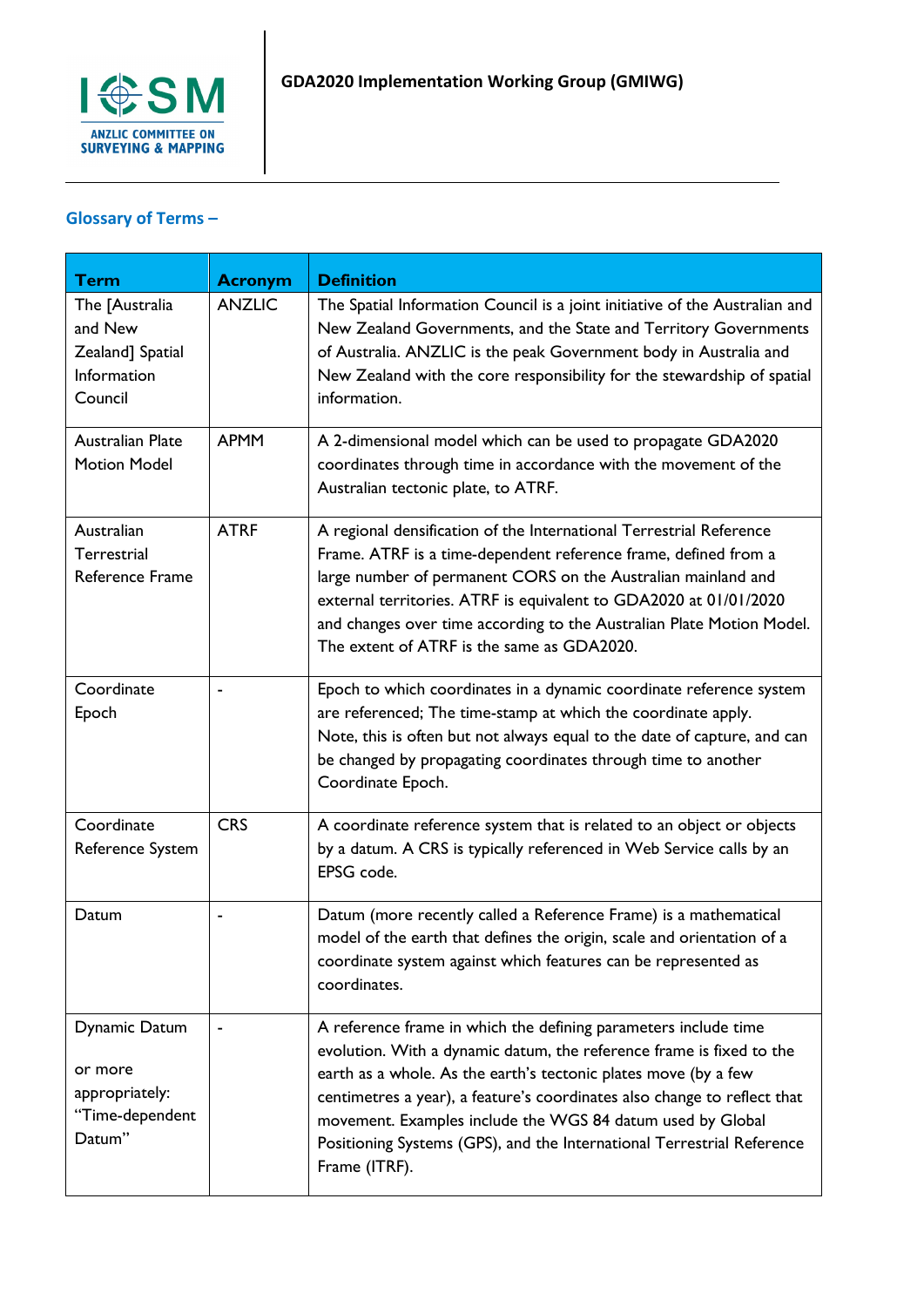

| <b>Term</b>                                                                            | <b>Acronym</b>       | <b>Definition</b>                                                                                                                                                                                                                                                                                                                                                          |
|----------------------------------------------------------------------------------------|----------------------|----------------------------------------------------------------------------------------------------------------------------------------------------------------------------------------------------------------------------------------------------------------------------------------------------------------------------------------------------------------------------|
| Datum Ensemble                                                                         |                      | A group of multiple realizations of the same terrestrial or vertical<br>reference system that, for approximate spatial referencing purposes,<br>are not significantly different                                                                                                                                                                                            |
| Epoch                                                                                  |                      | A point in time, as applied to time dependent datums, expressed in<br>decimal years to at least 2 decimal places. Example 2017-03-25 in the<br>Gregorian calendar is epoch 2017.23.                                                                                                                                                                                        |
| European<br>Petroleum Survey<br>Group Code                                             | <b>EPSG Code</b>     | Online database that contains definitions of numerous datums and map<br>projections, along with formulas to translate between them. Each is<br>uniquely identified via an EPSG code. See https://www.epsg-<br>registry.org/<br>Note that ISO 19127:2019 has been developed to further standardise<br>this information and will in future replace the EPSG defacto standard |
| <b>Global Positioning</b><br>System /<br><b>Global Navigation</b><br>Satellite Systems | GPS /<br><b>GNSS</b> | Satellite delivered navigation systems which provide geo-spatial<br>positioning with global coverage, allowing small autonomous receivers<br>to determine position, altitude and time.                                                                                                                                                                                     |
| Geocentric<br>Datum of<br>Australia 1994                                               | GDA94                | The national Australian mapping datum in force from 1994 to 2017,<br>superseded by GDA2020.                                                                                                                                                                                                                                                                                |
| Geocentric<br>Datum of<br>Australia 2020                                               | GDA2020              | The current Australian mapping datum, first gazetted by the<br>Commonwealth in 2017 in the National Measurement (Recognised-<br>value Standard of Measurement of Position) Determination 2017.                                                                                                                                                                             |
| Map projection                                                                         |                      | Coordinate conversion from the earth's ellipsoidal coordinate system<br>to a plane.                                                                                                                                                                                                                                                                                        |
| Open Geospatial<br>Consortium                                                          | <b>OGC</b>           | The Open Geospatial Consortium is an international not for profit<br>consortium of over 535 companies, government agencies and<br>universities participating in a consensus process to develop open,<br>publicly available interface standards.                                                                                                                            |
| <b>Static Datum</b>                                                                    |                      | A reference frame in which the defining parameters exclude time<br>evolution. With a static datum, the reference frame is locked to the<br>regional tectonic plate; features on a static datum have coordinates<br>which remain the same over time. For example, both GDA94 and<br>GDA2020 are static datums for Australia.                                                |